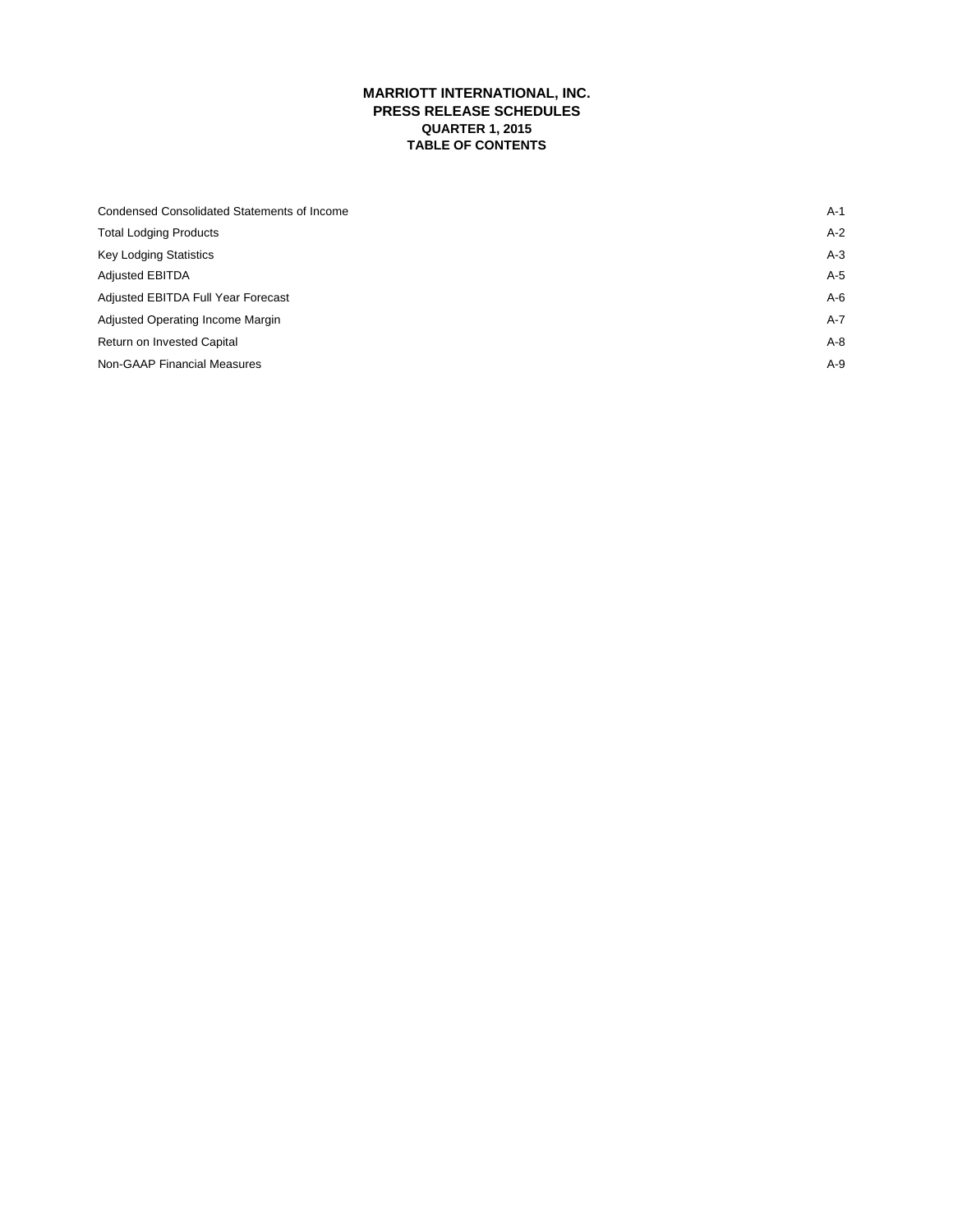### **MARRIOTT INTERNATIONAL, INC. CONDENSED CONSOLIDATED STATEMENTS OF INCOME FIRST QUARTER 2015 AND 2014**

(in millions except per share amounts, unaudited)

|                                                         | <b>Three Months Ended</b><br>March 31, 2015 | <b>Three Months Ended</b><br>March 31, 2014 | Percent<br>Better/<br>(Worse) |
|---------------------------------------------------------|---------------------------------------------|---------------------------------------------|-------------------------------|
| <b>REVENUES</b>                                         |                                             |                                             |                               |
| Base management fees                                    | \$<br>165                                   | \$<br>155                                   | 6                             |
| Franchise fees                                          | 204                                         | 163                                         | 25                            |
| Incentive management fees                               | 89                                          | 71                                          | 25                            |
| Owned, leased, and other revenue <sup>1</sup>           | 257                                         | 234                                         | 10                            |
| Cost reimbursements <sup>2</sup>                        | 2,798                                       | 2,670                                       | 5                             |
| <b>Total Revenues</b>                                   | 3,513                                       | 3,293                                       | $\overline{7}$                |
| <b>OPERATING COSTS AND EXPENSES</b>                     |                                             |                                             |                               |
| Owned, leased, and other - direct <sup>3</sup>          | 194                                         | 185                                         | (5)                           |
| Reimbursed costs                                        | 2,798                                       | 2,670                                       | (5)                           |
| Depreciation, amortization, and other 4                 | 44                                          | 36                                          | (22)                          |
| General, administrative, and other <sup>5</sup>         | 145                                         | 148                                         | 2                             |
| <b>Total Expenses</b>                                   | 3,181                                       | 3,039                                       | (5)                           |
| <b>OPERATING INCOME</b>                                 | 332                                         | 254                                         | 31                            |
| Gains and other income <sup>6</sup>                     |                                             |                                             | L.                            |
| Interest expense                                        | (36)                                        | (30)                                        | (20)                          |
| Interest income                                         | 8                                           | 5                                           | 60                            |
| Equity in earnings <sup>7</sup>                         | 3                                           | $\overline{2}$                              | 50                            |
| <b>INCOME BEFORE INCOME TAXES</b>                       | 307                                         | 231                                         | 33                            |
| Provision for income taxes                              | (100)                                       | (59)                                        | (69)                          |
| <b>NET INCOME</b>                                       | 207<br>\$                                   | 172<br>S                                    | 20                            |
| <b>EARNINGS PER SHARE - Basic</b><br>Earnings per share | 0.75<br>\$                                  | 0.58<br>\$                                  | 29                            |
|                                                         |                                             |                                             |                               |
| <b>EARNINGS PER SHARE - Diluted</b>                     |                                             |                                             |                               |
| Earnings per share                                      | 0.73<br>- \$                                | 0.57<br>S                                   | 28                            |
| <b>Basic Shares</b>                                     | 277.7                                       | 296.1                                       |                               |
| <b>Diluted Shares</b>                                   | 283.5                                       | 303.3                                       |                               |

<sup>1</sup>*Owned, leased, and other revenue* includes revenue from the properties we own or lease, termination fees, branding fees, and other revenue.

<sup>2</sup>*Cost reimbursements* include reimbursements from properties for Marriott-funded operating expenses.

<sup>3</sup>*Owned, leased, and other - direct* expenses include operating expenses related to our owned or leased hotels, including lease payments and pre-opening expenses.

<sup>4</sup>*Depreciation, amortization, and other* expenses include depreciation for fixed assets, amortization of capitalized costs incurred to acquire management, franchise, and license agreements, and any related impairments, accelerations, or write-offs.

<sup>5</sup>*General, administrative, and other* expenses include our corporate and business segments overhead costs and general expenses.

6 *Gains and other income* includes gains and losses on: the sale of real estate, the sale or other-than-temporary impairment of joint ventures and investments, and results from cost method investments.

<sup>7</sup>*Equity in earnings* include our equity in earnings or losses of unconsolidated equity method investments.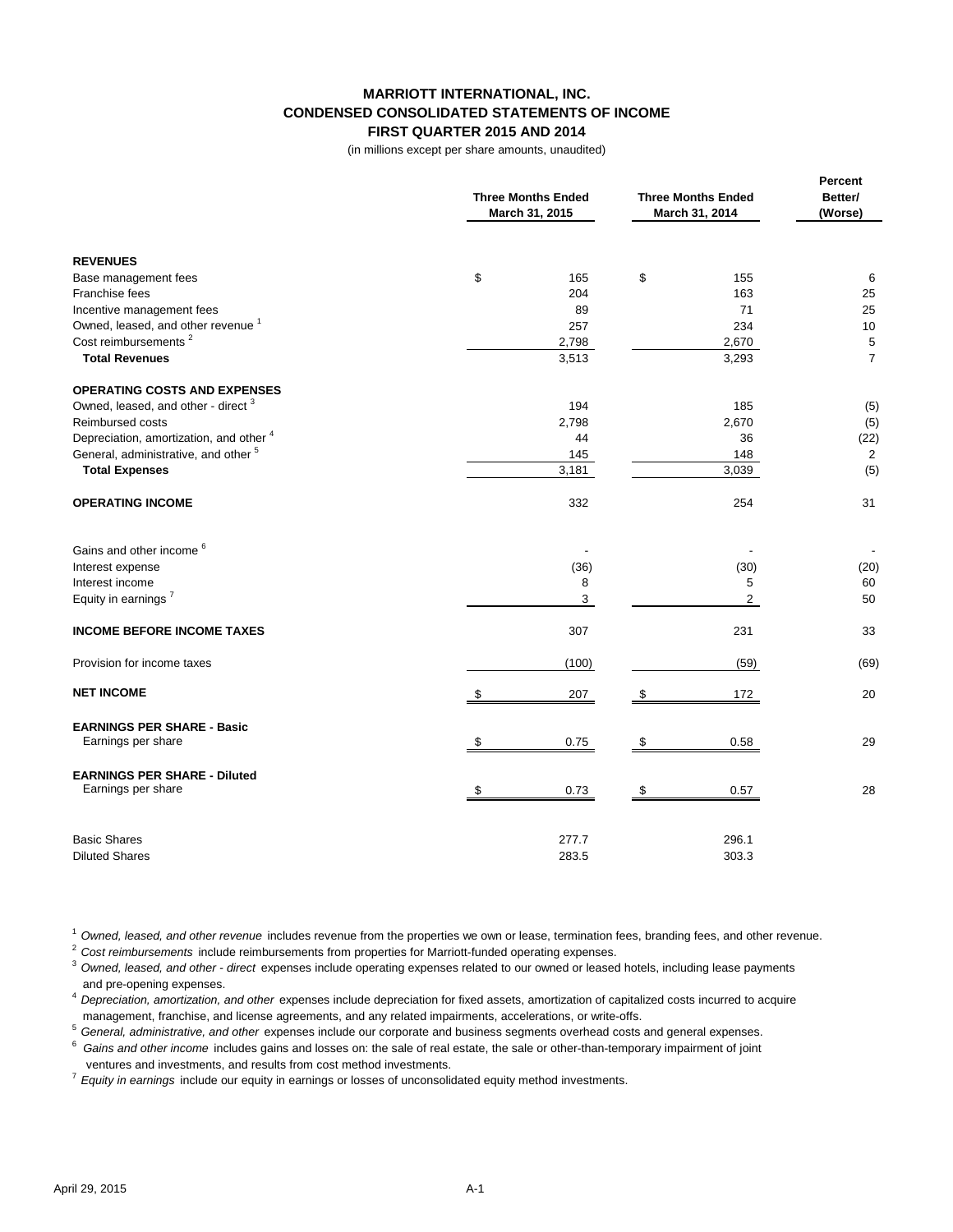## **MARRIOTT INTERNATIONAL, INC. TOTAL LODGING PRODUCTS**

|                                          |                   | <b>Number of Properties</b> |                         | <b>Number of Rooms/Suites</b> |                   |                       |  |
|------------------------------------------|-------------------|-----------------------------|-------------------------|-------------------------------|-------------------|-----------------------|--|
| <b>Brand</b>                             | March 31,<br>2015 | March 31,<br>2014           | vs. March 31,<br>2014   | March 31,<br>2015             | March 31,<br>2014 | vs. March 31,<br>2014 |  |
| <b>North America Full Service</b>        |                   |                             |                         |                               |                   |                       |  |
| <b>Marriott Hotels</b>                   | 363               | 360                         | 3                       | 146,614                       | 144,433           | 2,181                 |  |
| Renaissance Hotels                       | 81                | 78                          | 3                       | 28,322                        | 27,979            | 343                   |  |
| Autograph Collection Hotels              | 46                | 35                          | 11                      | 10,600                        | 9,075             | 1,525                 |  |
| Gaylord Hotels & Resorts                 | 5                 | 5                           | $\overline{a}$          | 8,098                         | 8,098             |                       |  |
| The Ritz-Carlton Hotels                  | 40                | 38                          | $\overline{c}$          | 11,691                        | 11,307            | 384                   |  |
| The Ritz-Carlton Residences              | 32                | 32                          |                         | 3,812                         | 3,812             |                       |  |
| <b>EDITION Hotels</b>                    | 1                 | $\overline{\phantom{a}}$    | $\mathbf{1}$            | 295                           |                   | 295                   |  |
| <b>EDITION Residences</b>                | $\mathbf{1}$      | $\overline{\phantom{a}}$    | $\mathbf{1}$            | 25                            |                   | 25                    |  |
| <b>North America Limited Service</b>     |                   |                             |                         |                               |                   |                       |  |
| Courtyard                                | 890               | 858                         | 32                      | 125,848                       | 121,953           | 3,895                 |  |
| Residence Inn                            | 675               | 646                         | 29                      | 82,416                        | 78,562            | 3,854                 |  |
| <b>TownePlace Suites</b>                 | 253               | 224                         | 29                      | 25,453                        | 22,365            | 3,088                 |  |
| Fairfield Inn & Suites                   | 726               | 709                         | 17                      | 66,668                        | 64,829            | 1,839                 |  |
| SpringHill Suites                        | 322               | 312                         | 10                      | 37,991                        | 36,733            | 1,258                 |  |
| AC Hotels by Marriott <sup>1</sup>       | $\overline{2}$    |                             | $\overline{2}$          | 343                           |                   | 343                   |  |
| International                            |                   |                             |                         |                               |                   |                       |  |
| <b>Marriott Hotels</b>                   | 222               | 204                         | 18                      | 67,836                        | 62,037            | 5,799                 |  |
| <b>Marriott Executive Apartments</b>     | 26                | 28                          | (2)                     | 4,038                         | 4,423             | (385)                 |  |
| Renaissance Hotels                       | 78                | 76                          | $\overline{\mathbf{c}}$ | 24,366                        | 24,019            | 347                   |  |
| Autograph Collection Hotels <sup>1</sup> | 35                | 25                          | 10                      | 8,460                         | 3,242             | 5,218                 |  |
| <b>Protea Hotels</b>                     | 113               |                             | 113                     | 10,350                        |                   | 10,350                |  |
| The Ritz-Carlton Hotels                  | 47                | 46                          | $\mathbf{1}$            | 13,813                        | 13,510            | 303                   |  |
| The Ritz-Carlton Serviced Apartments     | 4                 | 4                           |                         | 579                           | 579               |                       |  |
| The Ritz-Carlton Residences              | 8                 | 8                           |                         | 416                           | 416               |                       |  |
| <b>Bulgari Hotels &amp; Resorts</b>      | 3                 | 3                           |                         | 202                           | 202               |                       |  |
| <b>Bulgari Residences</b>                | $\mathbf{1}$      | $\overline{\phantom{a}}$    | 1                       | 5                             | Ĭ.                | 5                     |  |
| <b>EDITION Hotels</b>                    | $\overline{2}$    | $\overline{2}$              |                         | 251                           | 251               |                       |  |
| Courtyard                                | 105               | 98                          | $\overline{7}$          | 20,999                        | 19,363            | 1,636                 |  |
| Residence Inn                            | $\overline{7}$    | 4                           | 3                       | 717                           | 421               | 296                   |  |
| Fairfield Inn & Suites                   | $\overline{4}$    | 3                           | $\mathbf{1}$            | 622                           | 482               | 140                   |  |
| AC Hotels by Marriott <sup>1</sup>       | 77                | 74                          | 3                       | 9,433                         | 8,329             | 1,104                 |  |
| Moxy Hotels                              | $\mathbf{1}$      |                             | $\mathbf{1}$            | 162                           | $\overline{a}$    | 162                   |  |
| Timeshare <sup>2</sup>                   | 58                | 62                          | (4)                     | 12,876                        | 12,901            | (25)                  |  |
| <b>Total Lodging</b>                     | 4,228             | 3,934                       | 294                     | 723,301                       | 679,321           | 43,980                |  |

 Consolidated Statements of Income. <sup>1</sup> Results for all AC Hotels by Marriott properties and five Autograph Collection properties are presented in the "Equity in earnings" caption of our

2 Timeshare unit and room counts are as of March 27, 2015 and March 28, 2014, the end of Marriott Vacation Worldwide's first quarter for 2015 and 2014, respectively.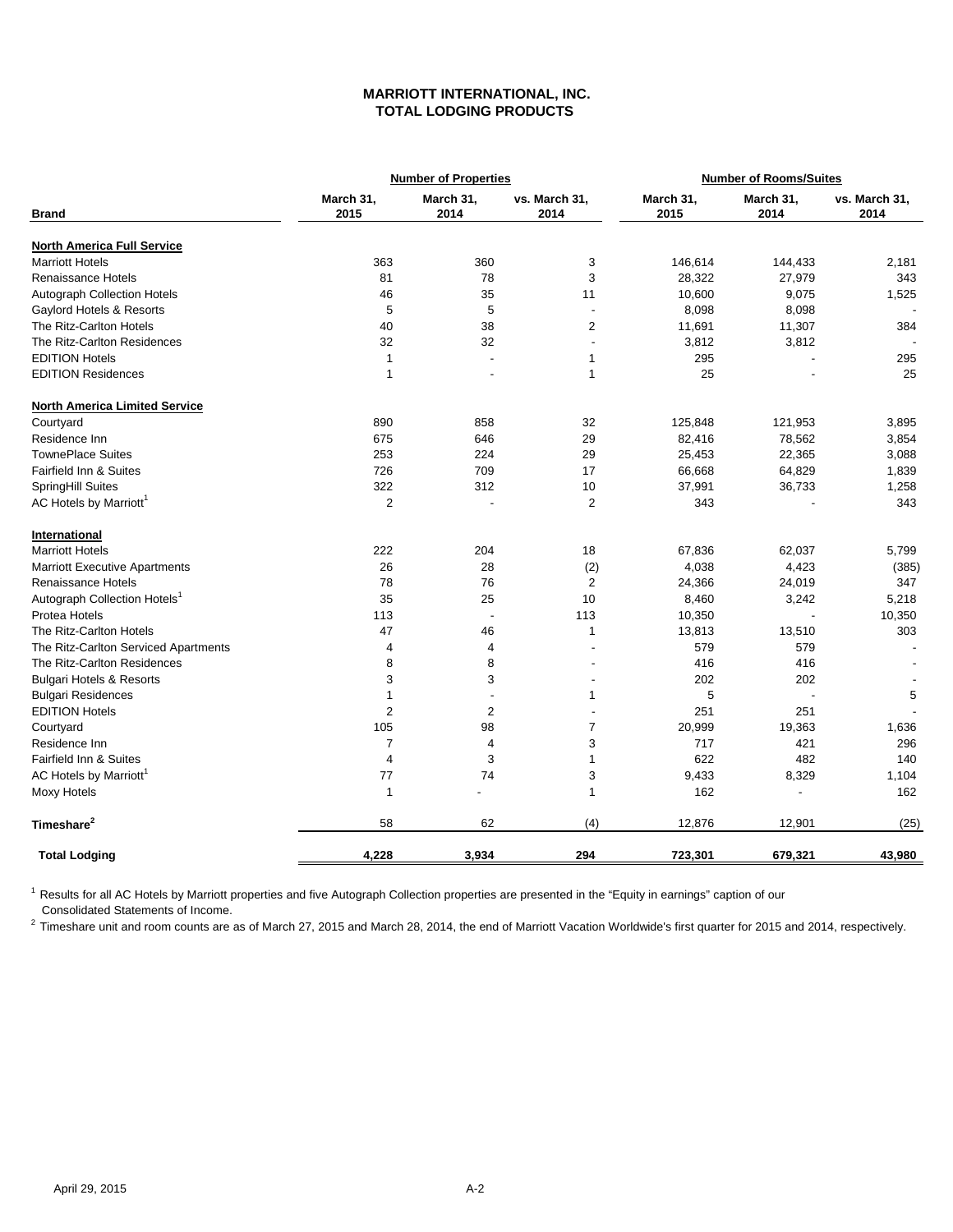### **MARRIOTT INTERNATIONAL, INC. KEY LODGING STATISTICS Constant \$**

### **Comparable Company-Operated International Properties<sup>1</sup>**

|                                  |          | Three Months Ended March 31, 2015 and March 31, 2014 |       |           |      |                           |          |  |  |
|----------------------------------|----------|------------------------------------------------------|-------|-----------|------|---------------------------|----------|--|--|
|                                  |          | <b>REVPAR</b>                                        |       | Occupancy |      | <b>Average Daily Rate</b> |          |  |  |
| Region                           | 2015     | vs. 2014                                             | 2015  | vs. 2014  |      | 2015                      | vs. 2014 |  |  |
| Caribbean & Latin America        | \$232.56 | 7.1%                                                 | 77.4% | 1.1%      | pts. | \$300.53                  | 5.6%     |  |  |
| Europe                           | \$110.63 | 8.5%                                                 | 67.7% | 3.5%      | pts. | \$163.44                  | 2.9%     |  |  |
| Middle East & Africa             | \$128.36 | 9.5%                                                 | 64.9% | 7.1%      | pts. | \$197.74                  | $-2.5%$  |  |  |
| Asia Pacific                     | \$118.65 | 5.7%                                                 | 71.8% | 4.0%      | pts. | \$165.32                  | $-0.3%$  |  |  |
| Total International <sup>2</sup> | \$132.39 | 7.3%                                                 | 70.3% | 3.8%      | pts. | \$188.38                  | 1.4%     |  |  |
| Worldwide <sup>3</sup>           | \$130.52 | 6.1%                                                 | 71.3% | 1.7%      | pts. | \$182.99                  | 3.5%     |  |  |

#### **Comparable Systemwide International Properties<sup>1</sup>**

|                                  | Three Months Ended March 31, 2015 and March 31, 2014 |               |       |           |      |                           |          |  |
|----------------------------------|------------------------------------------------------|---------------|-------|-----------|------|---------------------------|----------|--|
|                                  |                                                      | <b>REVPAR</b> |       | Occupancy |      | <b>Average Daily Rate</b> |          |  |
| Region                           | 2015                                                 | vs. 2014      | 2015  | vs. 2014  |      | 2015                      | vs. 2014 |  |
| Caribbean & Latin America        | \$185.22                                             | 5.7%          | 72.8% | 0.6%      | pts. | \$254.59                  | 4.8%     |  |
| Europe                           | \$103.21                                             | 7.0%          | 65.0% | 2.8%      | pts. | \$158.72                  | 2.3%     |  |
| Middle East & Africa             | \$126.55                                             | 9.3%          | 65.3% | 6.5%      | pts. | \$193.91                  | $-1.5%$  |  |
| Asia Pacific                     | \$118.25                                             | 6.2%          | 72.2% | 3.9%      | pts. | \$163.87                  | 0.4%     |  |
| Total International <sup>4</sup> | \$124.40                                             | 6.7%          | 68.8% | $3.2\%$   | pts. | \$180.90                  | 1.7%     |  |
| Worldwide <sup>3</sup>           | \$107.51                                             | 6.8%          | 70.2% | 1.6%      | pts. | \$153.23                  | 4.4%     |  |

 $1$  International includes properties located outside the United States and Canada, except for Worldwide which includes the United States and Canada.

 Courtyard, and Fairfield Inn & Suites properties. <sup>2</sup> Includes Marriott Hotels, Renaissance Hotels, Autograph Collection Hotels, The Ritz-Carlton, Bulgari, EDITION, Residence Inn,

<sup>3</sup> Includes Marriott Hotels, Renaissance Hotels, Autograph Collection Hotels, Gaylord Hotels, The Ritz-Carlton, Bulgari, EDITION Residence Inn, Courtyard, Fairfield Inn & Suites, TownePlace Suites, and SpringHill Suites properties.

4 Includes Marriott Hotels, Renaissance Hotels, Autograph Collection Hotels, The Ritz-Carlton, Bulgari, EDITION, Residence Inn, Courtyard, and Fairfield Inn & Suites properties.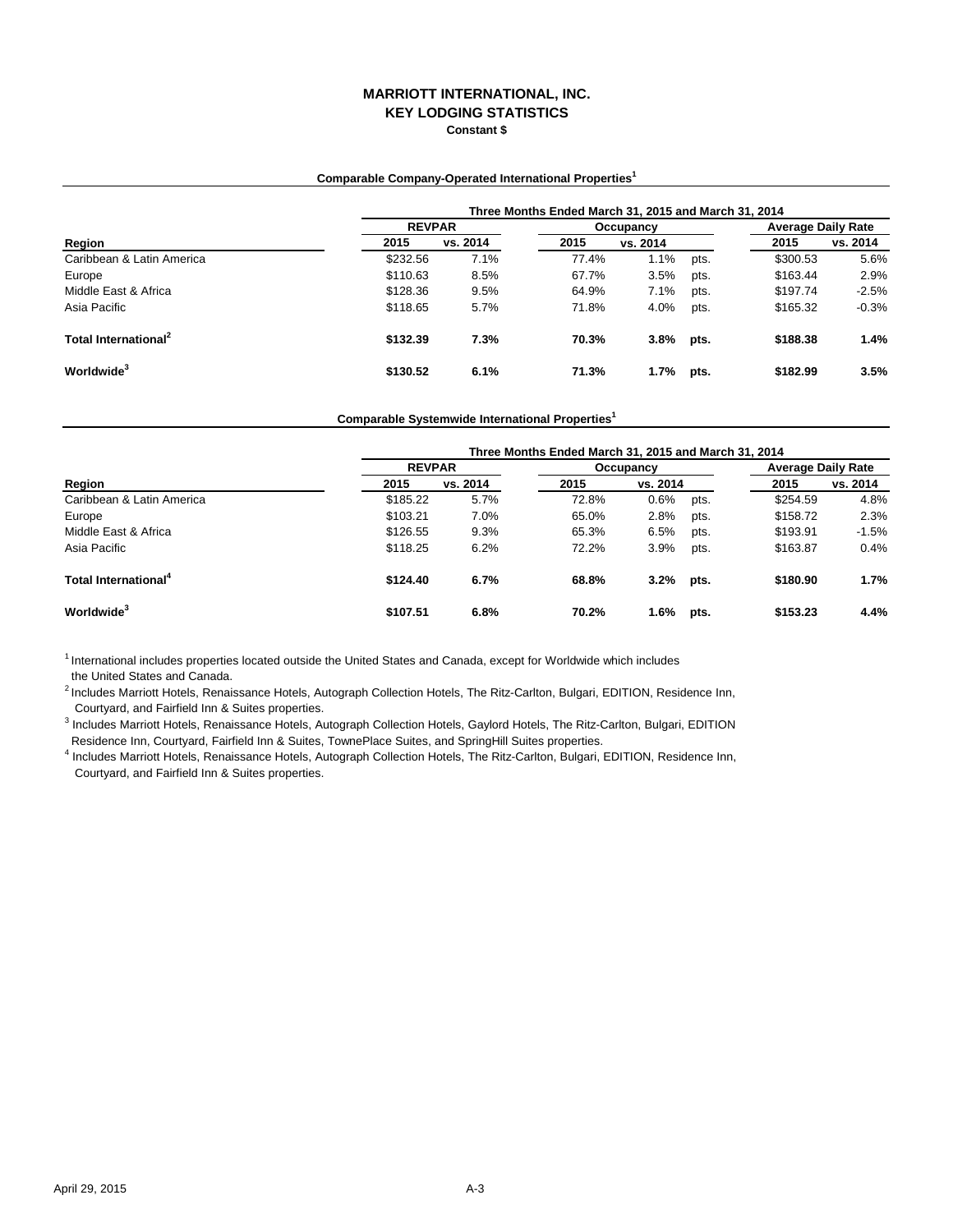### **MARRIOTT INTERNATIONAL, INC. KEY LODGING STATISTICS Constant \$**

### **Comparable Company-Operated North American Properties**

|                                                       |               |          | Three Months Ended March 31, 2015 and March 31, 2014 |           |      |                           |          |  |
|-------------------------------------------------------|---------------|----------|------------------------------------------------------|-----------|------|---------------------------|----------|--|
|                                                       | <b>REVPAR</b> |          |                                                      | Occupancy |      | <b>Average Daily Rate</b> |          |  |
| <b>Brand</b>                                          | 2015          | vs. 2014 | 2015                                                 | vs. 2014  |      | 2015                      | vs. 2014 |  |
| <b>Marriott Hotels</b>                                | \$140.46      | 4.2%     | 72.8%                                                | 0.1%      | pts. | \$192.88                  | 4.1%     |  |
| Renaissance Hotels                                    | \$135.23      | 6.4%     | 74.1%                                                | 1.0%      | pts. | \$182.46                  | 5.0%     |  |
| The Ritz-Carlton                                      | \$272.05      | 2.9%     | 71.4%                                                | $-0.7%$   | pts. | \$381.04                  | 3.9%     |  |
| Composite North American Full-Service <sup>1</sup>    | \$152.77      | 4.2%     | 72.7%                                                | 0.2%      | pts. | \$210.18                  | 4.0%     |  |
| Courtyard                                             | \$94.26       | 9.9%     | 68.8%                                                | 2.3%      | pts. | \$137.07                  | 6.3%     |  |
| SpringHill Suites                                     | \$89.15       | 6.6%     | 70.7%                                                | 0.4%      | pts. | \$126.04                  | 6.0%     |  |
| Residence Inn                                         | \$106.00      | 7.0%     | 75.1%                                                | $-0.1%$   | pts. | \$141.14                  | 7.1%     |  |
| <b>TownePlace Suites</b>                              | \$66.66       | 9.5%     | 66.3%                                                | $-0.3%$   | pts. | \$100.56                  | 10.0%    |  |
| Composite North American Limited-Service <sup>2</sup> | \$96.15       | 8.9%     | 70.6%                                                | 1.6%      | pts. | \$136.18                  | 6.5%     |  |
| Composite - All <sup>3</sup>                          | \$129.61      | 5.6%     | 71.8%                                                | 0.7%      | pts. | \$180.43                  | 4.5%     |  |

**Comparable Systemwide North American Properties**

|                                                          | Three Months Ended March 31, 2015 and March 31, 2014 |          |       |           |      |                           |          |
|----------------------------------------------------------|------------------------------------------------------|----------|-------|-----------|------|---------------------------|----------|
|                                                          | <b>REVPAR</b>                                        |          |       | Occupancy |      | <b>Average Daily Rate</b> |          |
| <b>Brand</b>                                             | 2015                                                 | vs. 2014 | 2015  | vs. 2014  |      | 2015                      | vs. 2014 |
| <b>Marriott Hotels</b>                                   | \$123.78                                             | 5.5%     | 70.1% | 0.4%      | pts. | \$176.60                  | 5.0%     |
| Renaissance Hotels                                       | \$119.51                                             | 7.0%     | 72.2% | 1.5%      | pts. | \$165.51                  | 4.9%     |
| <b>Autograph Collection Hotels</b>                       | \$175.61                                             | 4.7%     | 75.2% | 0.6%      | pts. | \$233.47                  | 3.9%     |
| The Ritz-Carlton                                         | \$272.05                                             | 2.9%     | 71.4% | $-0.7%$   | pts. | \$381.04                  | 3.9%     |
| <b>Composite North American Full-Service<sup>4</sup></b> | \$134.27                                             | 5.3%     | 70.7% | 0.5%      | pts. | \$189.80                  | 4.6%     |
| Courtvard                                                | \$92.18                                              | 9.4%     | 69.0% | 2.4%      | pts. | \$133.58                  | 5.7%     |
| <b>Fairfield Inn &amp; Suites</b>                        | \$67.98                                              | 8.2%     | 65.5% | 2.0%      | pts. | \$103.86                  | 4.8%     |
| <b>SpringHill Suites</b>                                 | \$83.09                                              | 7.6%     | 71.3% | 1.4%      | pts. | \$116.45                  | 5.5%     |
| Residence Inn                                            | \$101.78                                             | 6.9%     | 75.6% | 0.7%      | pts. | \$134.72                  | 5.9%     |
| <b>TownePlace Suites</b>                                 | \$71.63                                              | 8.4%     | 70.9% | 1.2%      | pts. | \$100.97                  | 6.5%     |
| Composite North American Limited-Service <sup>2</sup>    | \$87.26                                              | 8.3%     | 70.3% | 1.7%      | pts. | \$124.18                  | 5.6%     |
| Composite - All <sup>5</sup>                             | \$104.12                                             | 6.9%     | 70.4% | 1.3%      | pts. | \$147.82                  | 4.9%     |

 $1$  Includes the Marriott Hotels, Renaissance Hotels, Gaylord Hotels, and The Ritz-Carlton properties.

<sup>2</sup> Includes the Residence Inn, Courtyard, Fairfield Inn & Suites, TownePlace Suites, and SpringHill Suites properties.

3 Includes the Marriott Hotels, Renaissance Hotels, Gaylord Hotels, The Ritz-Carlton, Residence Inn, Courtyard,

Fairfield Inn & Suites, TownePlace Suites, and SpringHill Suites properties.

4 Includes the Marriott Hotels, Renaissance Hotels, Gaylord Hotels, Autograph Collection Hotels, and The Ritz-Carlton properties.

5 Includes the Marriott Hotels, Renaissance Hotels, Gaylord Hotels, Autograph Collection Hotels, The Ritz-Carlton, Residence Inn, Courtyard, Fairfield Inn & Suites, TownePlace Suites, and SpringHill Suites properties.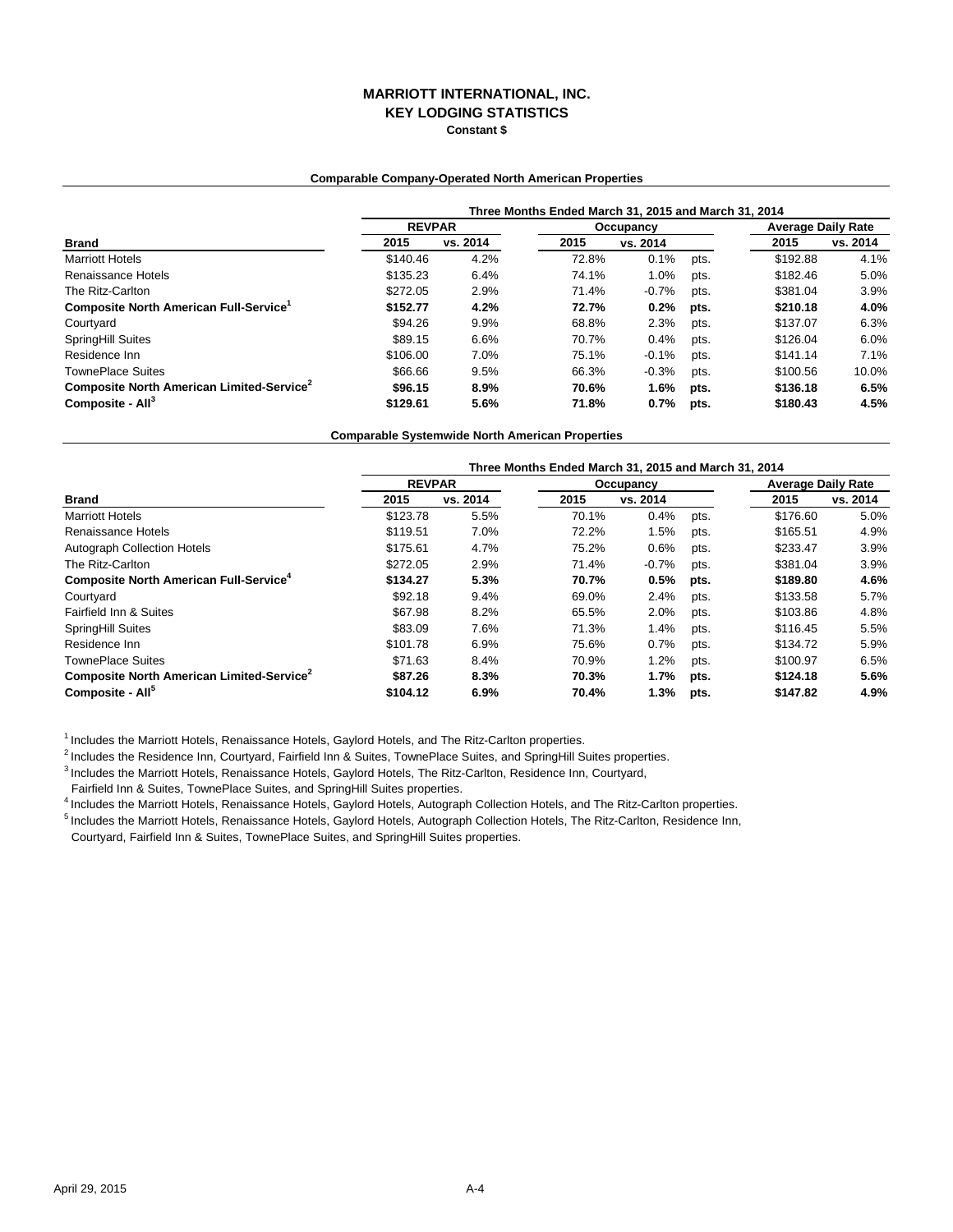### **MARRIOTT INTERNATIONAL, INC. NON-GAAP FINANCIAL MEASURES ADJUSTED EBITDA**

(\$ in millions)

|                                                                  | <b>Fiscal Year 2015</b> |
|------------------------------------------------------------------|-------------------------|
|                                                                  | First<br>Quarter        |
| Net Income                                                       | \$<br>207               |
| Interest expense                                                 | 36                      |
| Tax provision                                                    | 100                     |
| Depreciation and amortization                                    | 32                      |
| Depreciation classified in Reimbursed costs                      | 14                      |
| Interest expense from unconsolidated joint ventures              |                         |
| Depreciation and amortization from unconsolidated joint ventures | 3                       |
| EBITDA **                                                        | 393                     |
| <b>EDITION</b> impairment charge                                 | 12                      |
| Share-based compensation (including share-based compensation     |                         |
| reimbursed by third-party owners)                                | 24                      |
| <b>Adjusted EBITDA**</b>                                         | 429                     |
|                                                                  |                         |

**Increase over 2014 Quarterly Adjusted EBITDA \*\* 27%**

**First Quarter Second Quarter Third Quarter Fourth Quarter Total** Net Income \$ 172 \$ 192 \$ 192 \$ 197 \$ 753 Interest expense 30 30 29 26 115 Tax provision 59 93 98 85 335 Pereciation and amortization and amortization and amortization costs and the costs of the costs of the costs of the costs of the costs of the costs of the costs of the costs of the costs of the costs of the costs of the co Depreciation classified in Reimbursed costs Interest expense from unconsolidated joint ventures 1 1 - 1 3 Depreciation and amortization from unconsolidated joint ventures  $\frac{4}{304}$   $\frac{3}{364}$   $\frac{3}{366}$   $\frac{2}{356}$   $\frac{10}{336}$ EBITDA \*\* 304 364 366 356 1,390 EDITION impairment charge the contract of the contract of the contract of the contract of the contract of the contract of the contract of the contract of the contract of the contract of the contract of the contract of the Share-based compensation (including share-based compensation reimbursed by third-party owners)<br> **Adjusted EBITDA**<sup>\*\*</sup><br> **Adjusted EBITDA**<sup>\*\*</sup><br> **Adjusted EBITDA**<sup>\*\*</sup><br> **Adjusted EBITDA**<sup>\*\*</sup> **Adjusted EBITDA \*\* \$ 339 \$ 408 \$ 393 \$ 384 \$ 1,524 Fiscal Year 2014**

\*\* Denotes non-GAAP financial measures. Please see page A-9 for information about our reasons for providing these alternative financial measures and the limitations on their use.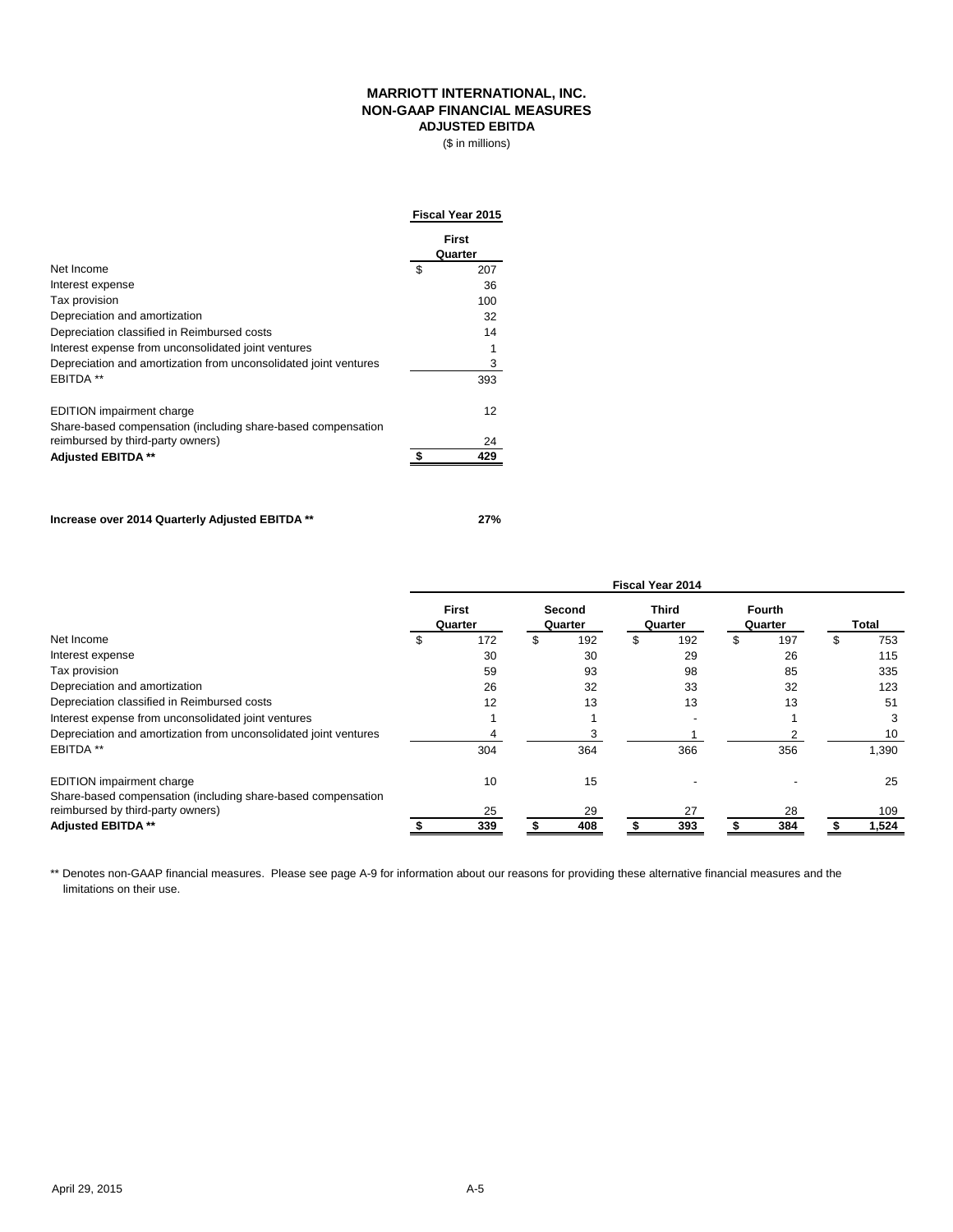### **MARRIOTT INTERNATIONAL, INC. NON-GAAP FINANCIAL MEASURES FULL YEAR ADJUSTED EBITDA FORECASTED 2015**

(\$ in millions)

|                                                                                                   | <b>Estimated EBITDA</b><br><b>Fiscal Year 2015</b> | Range | <b>As Reported</b><br><b>Fiscal Year 2014</b> |    |       |
|---------------------------------------------------------------------------------------------------|----------------------------------------------------|-------|-----------------------------------------------|----|-------|
| Net Income                                                                                        | \$<br>827                                          | \$    | 860                                           | \$ | 753   |
| Interest expense                                                                                  | 175                                                |       | 175                                           |    | 115   |
| Tax provision                                                                                     | 393                                                |       | 410                                           |    | 335   |
| Depreciation and amortization                                                                     | 138                                                |       | 138                                           |    | 123   |
| Depreciation classified in Reimbursed costs                                                       | 60                                                 |       | 60                                            |    | 51    |
| Interest expense from unconsolidated joint ventures                                               | 5                                                  |       | 5                                             |    | 3     |
| Depreciation and amortization from unconsolidated joint ventures                                  | 10                                                 |       | 10                                            |    | 10    |
| EBITDA **                                                                                         | 1,608                                              |       | 1,658                                         |    | 1,390 |
| <b>EDITION</b> impairment charge                                                                  | 12                                                 |       | 12                                            |    | 25    |
| Share-based compensation (including share-based compensation<br>reimbursed by third-party owners) | 110                                                |       | 110                                           |    | 109   |
| <b>Adjusted EBITDA **</b>                                                                         | 1,730                                              | S     | 1,780                                         |    | 1,524 |
| Increase over 2014 Adjusted EBITDA**                                                              | 14%                                                |       | 17%                                           |    |       |

\*\* Denotes non-GAAP financial measures. See page A-9 for information about our reasons for providing these alternative financial measures and the limitations on their use.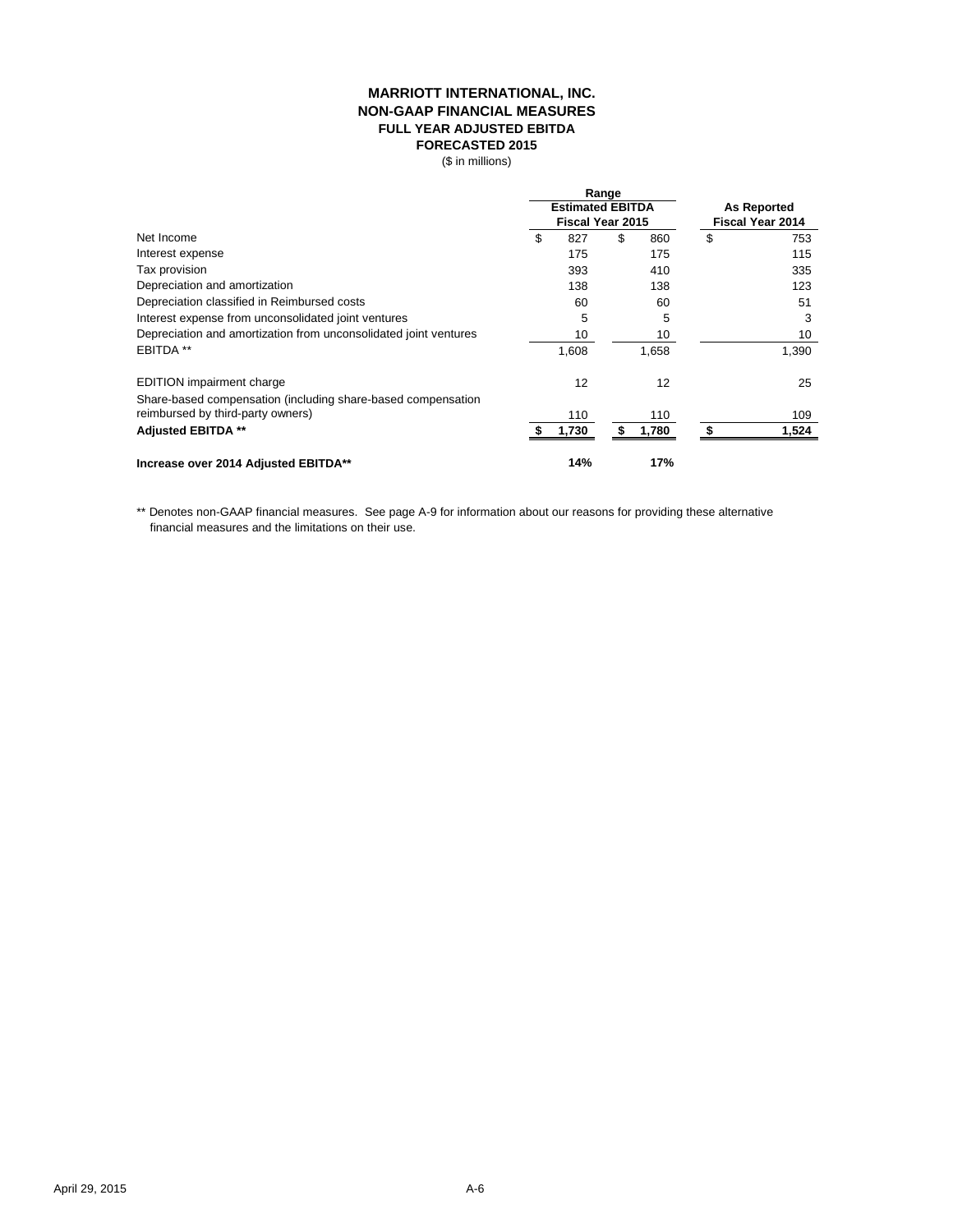# **MARRIOTT INTERNATIONAL, INC. NON-GAAP FINANCIAL MEASURES ADJUSTED OPERATING INCOME MARGIN FIRST QUARTER 2015 AND 2014**

(\$ in millions)

| <b>ADJUSTED OPERATING INCOME MARGIN</b> | <b>First</b><br>Quarter<br>2015 |    | <b>First</b><br>Quarter<br>2014 |  |
|-----------------------------------------|---------------------------------|----|---------------------------------|--|
| Total revenues as reported              | \$<br>3.513                     | \$ | 3,293                           |  |
| Less: cost reimbursements               | (2,798)                         |    | (2,670)                         |  |
| Total revenues, as adjusted **          | 715                             |    | 623                             |  |
| Operating Income                        | \$<br>332                       | \$ | 254                             |  |
| Add: EDITION impairment charge          | 12                              |    | 10                              |  |
| Operating income, as adjusted **        | 344                             |    | 264                             |  |
| Adjusted operating income margin **     | 48%                             |    | 42%                             |  |

\*\* Denotes non-GAAP financial measures. See page A-9 for information about our reasons for providing these alternative financial measures and the limitations on their use.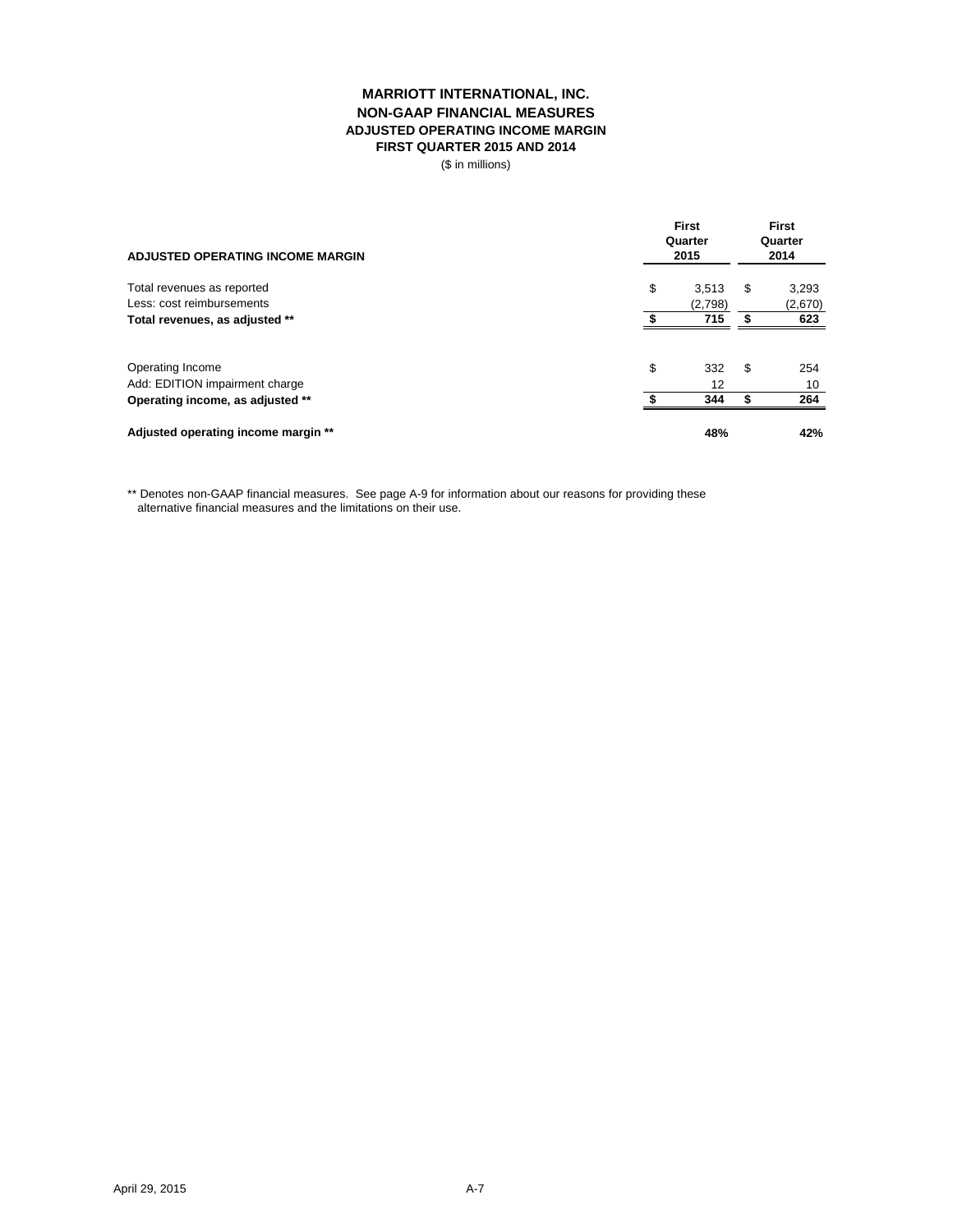## **MARRIOTT INTERNATIONAL, INC.**

### **NON-GAAP FINANCIAL MEASURES**

**RETURN ON INVESTED CAPITAL**

(\$ in millions)

#### **The reconciliation of net income to earnings before interest expense and taxes is as follows:**

|                                               | <b>Twelve Months Ended</b> |
|-----------------------------------------------|----------------------------|
|                                               | March 31, 2015             |
| Net Income                                    | 788                        |
| Interest expense                              | 121                        |
| Tax provision                                 | 376                        |
| Earnings before interest expense and taxes ** | 1,285                      |

#### **The reconciliations of assets to invested capital are as follows:**

|                                                                     | <b>Twelve Months Ended</b><br>March 31, 2015 | <b>Twelve Months Ended</b><br>March 31, 2014 |    |         |
|---------------------------------------------------------------------|----------------------------------------------|----------------------------------------------|----|---------|
| Assets                                                              | \$                                           | 6.803                                        | \$ | 6,665   |
| Less: current liabilities, net of current portion of long-term debt |                                              | (2,705)                                      |    | (2,589) |
| Less: deferred tax assets, net <sup>1</sup>                         |                                              | (758)                                        |    | (842)   |
| Invested capital **                                                 |                                              | 3,340                                        |    | 3,234   |
| Average invested capital <sup>2**</sup>                             |                                              | 3,287                                        |    |         |
| Return on invested capital **                                       |                                              | 39%                                          |    |         |

<sup>1</sup> Deducted because the numerator of the calculation is a pre-tax number. At March 31, 2015 and 2014, "Deferred tax assets, net" is also net of "current deferred income tax liabilities" of \$22 million and \$20 million, respectively.

 $2$  Calculated as "Invested capital" for the current year and prior year, divided by two.

\*\* Denotes non-GAAP financial measures. See page A-9 for information about our reasons for providing these alternative financial measures and the limitations on their use.